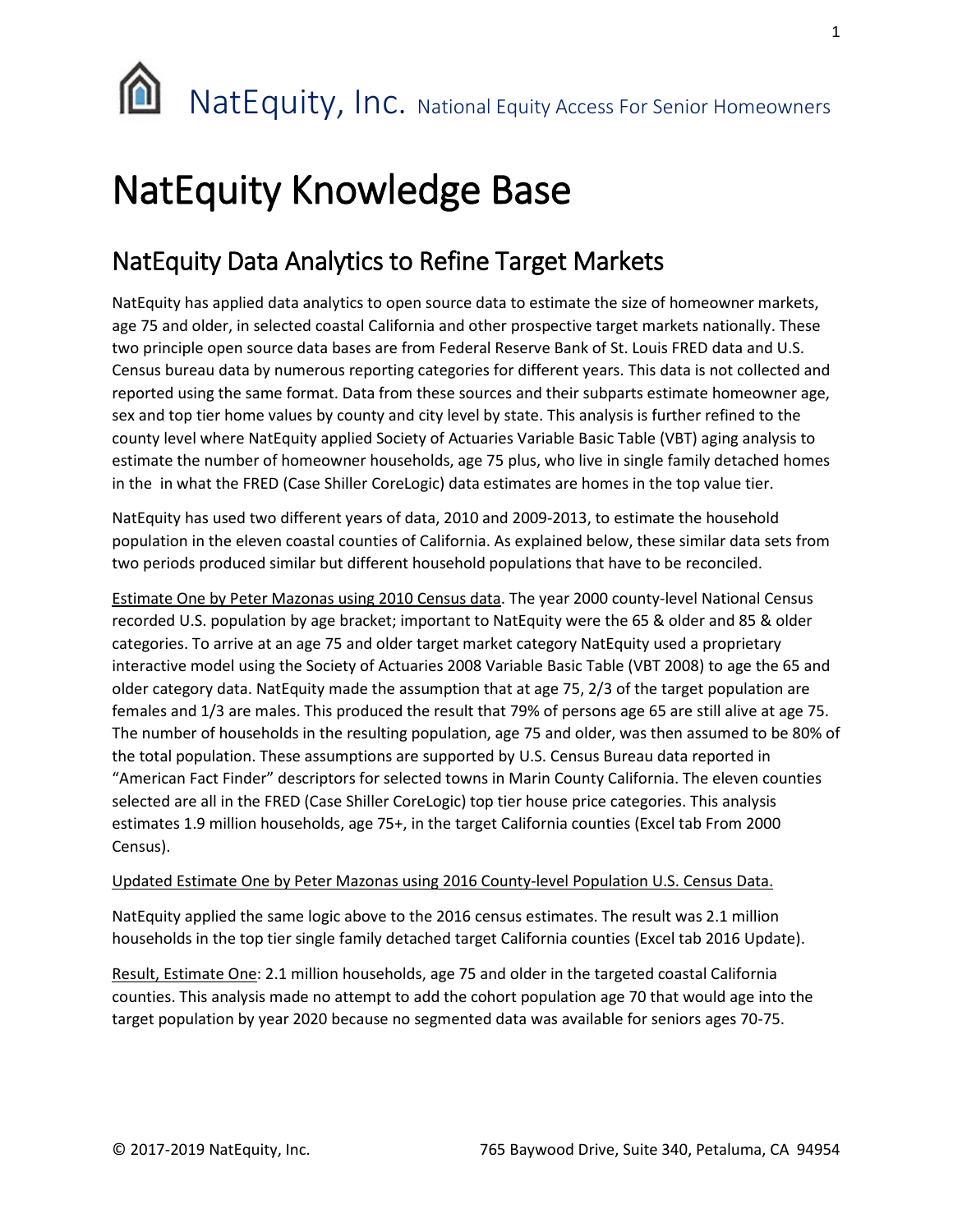### Analysis of Second Tier California Counties and Top Tier Home Value Counties in Selected Other States.

NatEquity also tracks more home value/home appreciation volatile counties in California. These include Napa, Sonoma, Sacramento, San Bernardino and Riverside counties. The same 2016 data analysis of these counties adds another 564,000 probable households (Excel tab 2016 Update).

Extending this same analysis to key top tier counties in NY, TX, WA, IL, CT and NJ, MD, MA adds another 2.3 million households. Virginia was not included because available data only recorded the largest 100 counties in America. The total second tier California counties and counties not fully analyzed in other states adds another 2.9 million prospect households to the 2.1 target coastal California households, grand total of 5 million households in top tier home value counties nationally (Excel tab 2016 Update).

Estimate Two by Eric Ranson using 2009-20113 Housing Census Updates. NatEquity's actuary, Eric Ranson, started his analysis using 2009-2013 U.S. Census American Community Survey data that records the number of seniors in top tier home value categories by target counties in California. This data has the advantage of breaking NatEquity critical age categories down by 60 to 64, 65 to 74 75 to 84 and 85 years and older. A summation category of 65 years and over allowed us to test the accuracy of NatEquity's actuarial aging done in Estimate One above.

NatEquity acknowledges a problem with this data is that home values in the period 2009-2013 were depressed, but also because the Census Bureau uses a national home value estimator model that moved many top tier home values to the second of the three tiers. The decision was to actuarially age and add seniors ages 65-75 to the 75+ category (Excel target markets tab). This is a proxy for rebounding home values.

Result, Estimate Two: This estimate produced 2 million target households in the coastal California counties (Excel tab Targeted markets).

### Further Work to be Done

Additional analytics using both open source and commercially available data will refine the two above target market estimates. NatEquity proposed the follow steps:

- 1. Review, clean-up and reconcile the above estimates.
- 2. Adjust to actual current FRED and American Fact Finder home value estimates. Because these are all high home price appreciation locations, the assumption is that many second-tier homes and their senior occupants will be elevated to the top tier target category.
- 3. Apply county level Proposition 13 data. FRED (Case Shiller CoreLogic) relies upon First American/CoreLogic data that is not believed to be accurate for homes that have not sold since year 2000. Adjusting the top tier and thus the number of qualified households by estimating additional households with Prop. 13 data should increase the size of the target market.
- 4. County level Prop. 13 data show which households have applied for a senior property tax exemption discount. By address this property tax exemption discount can be cross checked against First American data that shows how long the homeowners have been residents at that address. Additional First American data fields such as financing information will help identify homes that may have understated values.
- 5. Query county level building permit data, if any, since data of purchase to identify major home improvements that added value but did not change the property tax assessed value of the home. This is a big problem because residents often understate the value of improvements to